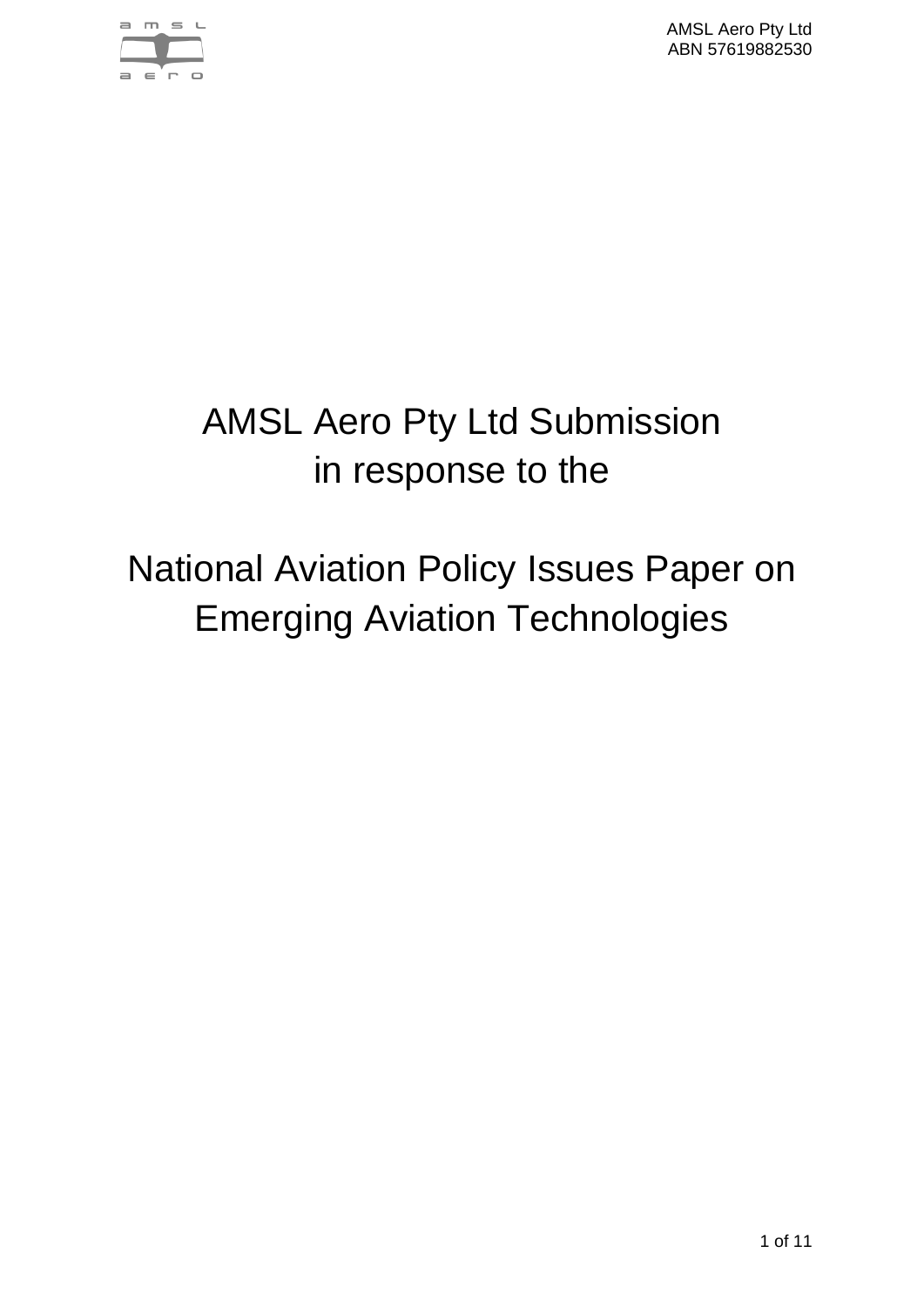

#### **Table of Contents**

| $\mathbf 1$    |       |                                                                                               |  |
|----------------|-------|-----------------------------------------------------------------------------------------------|--|
| $\overline{2}$ |       |                                                                                               |  |
|                | 2.1   | DO YOU AGREE WITH THE PROPOSED CORE PRINCIPLES FOR THE NATIONAL EMERGING AVIATION             |  |
|                |       |                                                                                               |  |
|                | 2.2   | WILL THE PROPOSED APPROACH TO POLICY DEVELOPMENT ADEQUATELY ALLOW FOR THE FUTURE DIRECTION,   |  |
|                |       |                                                                                               |  |
|                | 2.3   |                                                                                               |  |
|                | 2.4   |                                                                                               |  |
|                | 2.5   | WHAT ARE YOUR EXPECTATIONS OF THE GOVERNMENT'S ROLE AND RESPONSIBILITIES IN THE MANAGEMENT OF |  |
|                |       |                                                                                               |  |
|                | 2.6   | WHAT ARE THE KEY OPPORTUNITIES THAT THESE NEW TECHNOLOGIES COULD DELIVER FOR AUSTRALIA?  6    |  |
|                | 2.7   |                                                                                               |  |
|                | 2.8   | WHAT ISSUES OR ACTIONS SHOULD THE GOVERNMENT PRIORITISE TO FACILITATE THE GROWTH OF EMERGING  |  |
|                |       |                                                                                               |  |
|                | 2.9   | TO WHAT EXTENT SHOULD AUSTRALIA'S APPROACH BE HARMONISED WITH APPROACHES TAKEN IN OTHER       |  |
|                |       |                                                                                               |  |
|                | 2.9.1 |                                                                                               |  |
|                | 2.9.2 |                                                                                               |  |
|                | 2.9.3 |                                                                                               |  |
|                | 2.9.4 |                                                                                               |  |
|                | 2.9.5 |                                                                                               |  |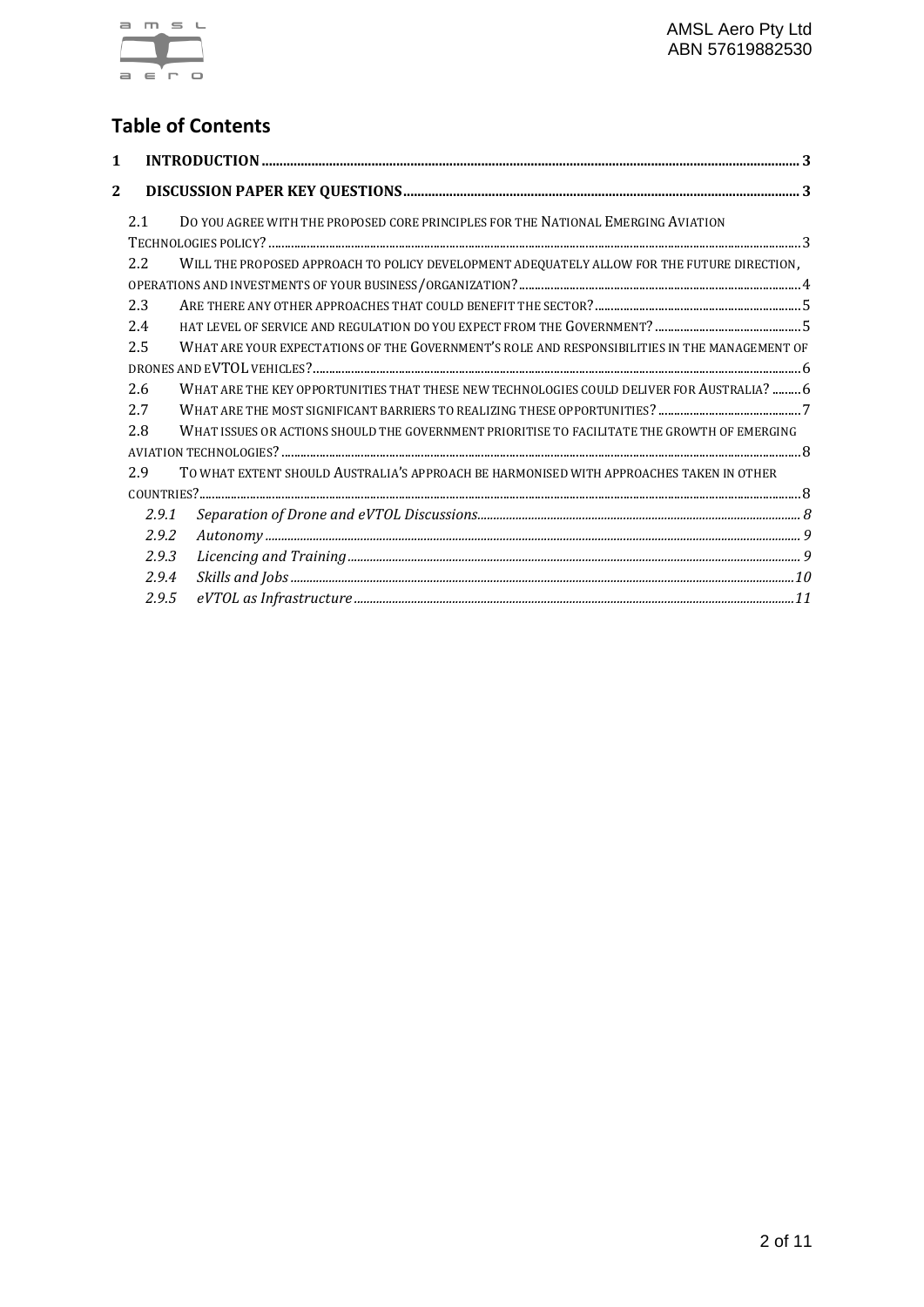

## <span id="page-2-0"></span>**Introduction**

This document details the AMSL Aero Pty Ltd response to the Department of Infrastructure, Transport, Regional Development and Communications Emerging Aviation Technologies National Aviation Policy Issues Paper.

AMSL Aero is involved in the design, certification and manufacture of a range of piloted and remote piloted passenger carrying electric Vertical Take-off and Landing (eVTOL) aircraft. The piloted eVTOL aircraft will address a range of existing markets such as air ambulance and regional passenger air transport and potential new markets such as Urban Air Mobility (UAM). The remote piloted eVTOL variant will have applications in Defence for cargo, medical evacuation and passenger carrying and for civil emergency services such as firefighting support, aeromedical support, cargo and eventually passenger carrying applications.

The issue paper represents a great opportunity to generate a policy framework that encourages innovation for the benefit of the Australian population. Through this process we need to ensure that we do not encourage the adoption of new technologies, but at the same time inadvertently erect artificial barriers that prevent us being successful in creating them. The core principles should be mindful and focused on the goal of developing a policy environment that enables Australian Industry to **create** and adopt new technology and innovation.

There are several regulations in place today that restrict Australian companies from development of new classes of eVTOL Remote Piloted Aircraft, and encourage adoption of technologies developed overseas. This is already a serious constraint on our business that has forced us to complete key development activities overseas in order to progress.

The majority of passenger capable eVTOL aircraft in development globally have conducted their early test flights as a Remotely Piloted Aircraft, despite their intention to certify as a Piloted aircraft.

## <span id="page-2-1"></span>2 Discussion Paper Key Questions

### <span id="page-2-2"></span>2.1 Do you agree with the proposed core principles for the National Emerging Aviation Technologies policy?

Noting our desire for the policy focus to encourage development and manufacture of this technology in Australia as well as adoption, we agree with the core principles.

It is also worth acknowledging upfront that the policy priorities for eVTOL aircraft manufacturers will be different to stakeholders importing and wanting to operate Drones. Passenger carrying eVTOL aircraft are already required to be certified to globally accepted certification standards. The first generation will be piloted and will operate under the existing regulations for Airplanes and Helicopters of a similar weight and performance. Drones are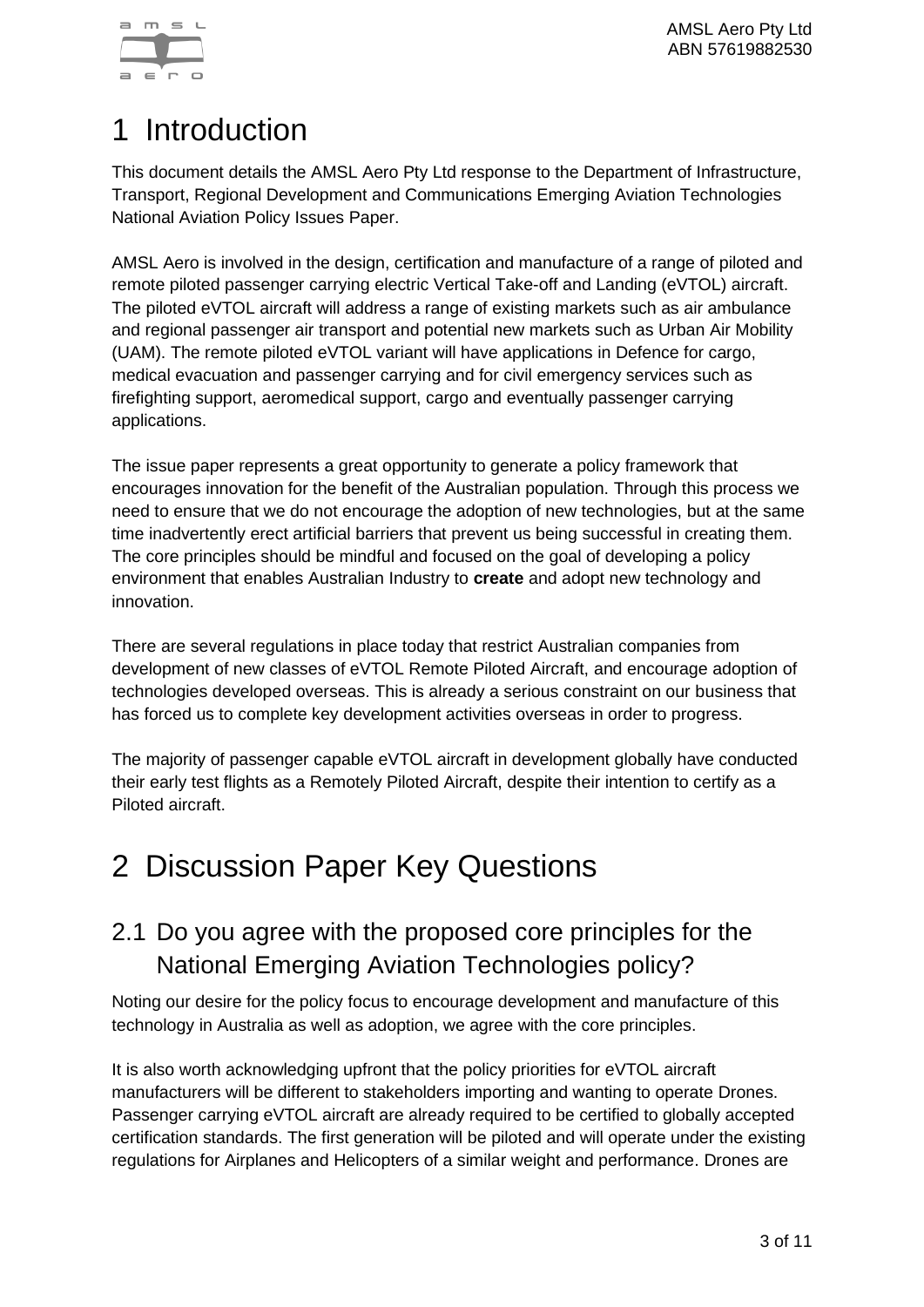

not certified, nor are they currently allowed to operate in the same airspace as passenger carrying aircraft.

It is also worth highlighting that the majority of passenger capable eVTOL aircraft in development globally have conducted their early test flights as a Remotely Piloted Aircraft, despite their intention to be certified initially as a Piloted aircraft.

In general terms we agree with the core principles, however we would highlight that the interpretation of these require nuance. Best practice for example is an admirable goal, the challenge lies in defining what is best practice. EASA and the FAA are in general agreement most of the time, but they do also often disagree. It is important not only that we try to achieve best practice, but that we define what best practice is.

We have concerns about the approach to airspace access being "competitive." Again, without a clear definition of what competitive is it is difficult to ascertain whether this is something that will enhance or restrict industry. If competitive implies a free market approach then this may provide advantages to one group over another, it may even stifle innovation for those that are not well funded. Care needs to be taken to ensure that there is no ambiguity in the core values, lest one sector interpret the principles differently to another. We strongly suggest that many of the terms used in the principles, such as competitive and best practice be clearly defined.

AMSL observes that the principals have an operational focus that reflects the current situation regarding the 'risk management' based approach of drone operation. AMSL believes that the technologies being addressed greatly reduce existing barriers to entry into aerospace markets for system and vehicle manufactures and as such the opportunity exists for the development of an Australian design certification and manufacturing industry in the drone and eVTOL space. Australia already has core competitive advantage in enabling technologies such as composite manufacture, robotics and power electronics. The policy, if it was to include a focus on design, certification and manufacture could facilitate the exploitation of these existing Australian industry strengths into the drone and eVTOL sector. It is noted that both EASA (Europe) and FAA (USA) have a strong focus on vehicle and system design and certification in addition to operational issues. This same duality of purpose and 'across the board' industry support is not as well developed or championed within Australia and within CASA.

## <span id="page-3-0"></span>2.2 Will the proposed approach to policy development adequately allow for the future direction, operations and investments of your business/organization?

The discussion document appears to have a bias toward drones, rather than eVTOL and when eVTOL is mentioned it is done in a manner that suggests a link between eVTOL and drones. We have already had problems arise that have resulted in the business incurring costs and having to take on additional risk because the regulations in place for drone operations are not suitable for the development and testing of eVTOL as a remote aircraft.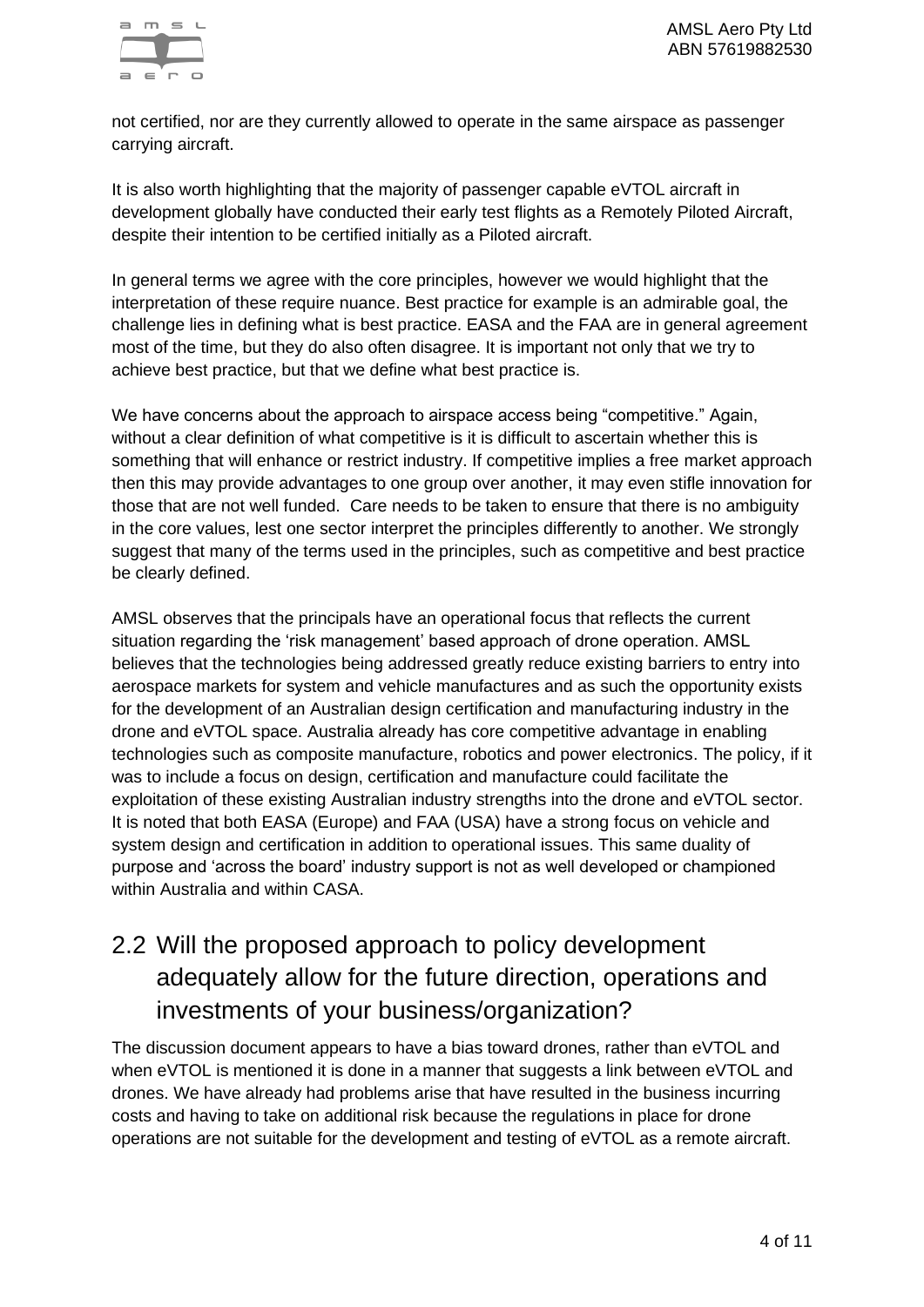Our concern is that policies will be developed that target small and medium drone operations and that eVTOL and autonomous eVTOL will be trapped by the unintended consequences of that approach, as has happened to us already. As we discuss later in our submission, we believe that there should be a clear delineation between eVTOL and drones as policy is developed to ensure that neither sector of the industry is disadvantaged by well-meaning regulations that have unintended consequences.

As noted in our comments on 'Core Policy ' ( see 2.1) AMSL's primary business ( and that of our largely Australian sub-contractor base) is not well served by the policy which is presently highly operationally centric and does not look at to how to support and encourage design, certification and manufacture.

#### <span id="page-4-0"></span>2.3 Are there any other approaches that could benefit the sector?

As the designer and manufacturer of eVTOL aircraft we note that this sector of the industry is changing rapidly and is reliant upon advances in a number of fields including battery technology, hydrogen fuel cells, electric motors, digital flight control systems, sensors and autonomous systems. We are reliant upon the breakthroughs that will occur to continually improve our product and thus remain competitive. We believe that the Government has a role in not only regulating the industry but also supporting the fundamental and applied research that will allow Australia to grow a strong and internationally competitive drone and eVTOL industry. We believe that the scope of the discussion paper core principle - "support industry growth and investment" - should be explicitly expanded to include those research activities and industries that are key enablers for this sector.

For an eVTOL design, certification and manufacturing industry to develop in Australia a significant increase in the Government's ability to support certification (which is an existing poorly served international treaty obligation) would be required. The approach suggested would involve Commonwealth investment in a more in depth and capable regulatory workforce and much greater and more collaborative efforts with EASA and CASA specifically in the certification areas. The existing 'user pays' approach to certification support represents a substantial commercial disadvantage to Australian industry relative to our European, US, Asian and South American competitors where these services are provided by Government as industry support. The lack of acceptance by bodies such as EASA of Australian design and certification, represents an existing, significant 'non-tariff barrier" to trade and can only be addressed by Government to Government trade negotiation and treaty development. Both of these issues are areas that could be improved in order to generate a level playing field with our international competitors.

#### <span id="page-4-1"></span>2.4 hat level of service and regulation do you expect from the Government?

Our expectation is that the Government will provide a timely and consistent service that is supportive of industry. That the regulations are consistent and more importantly rational. As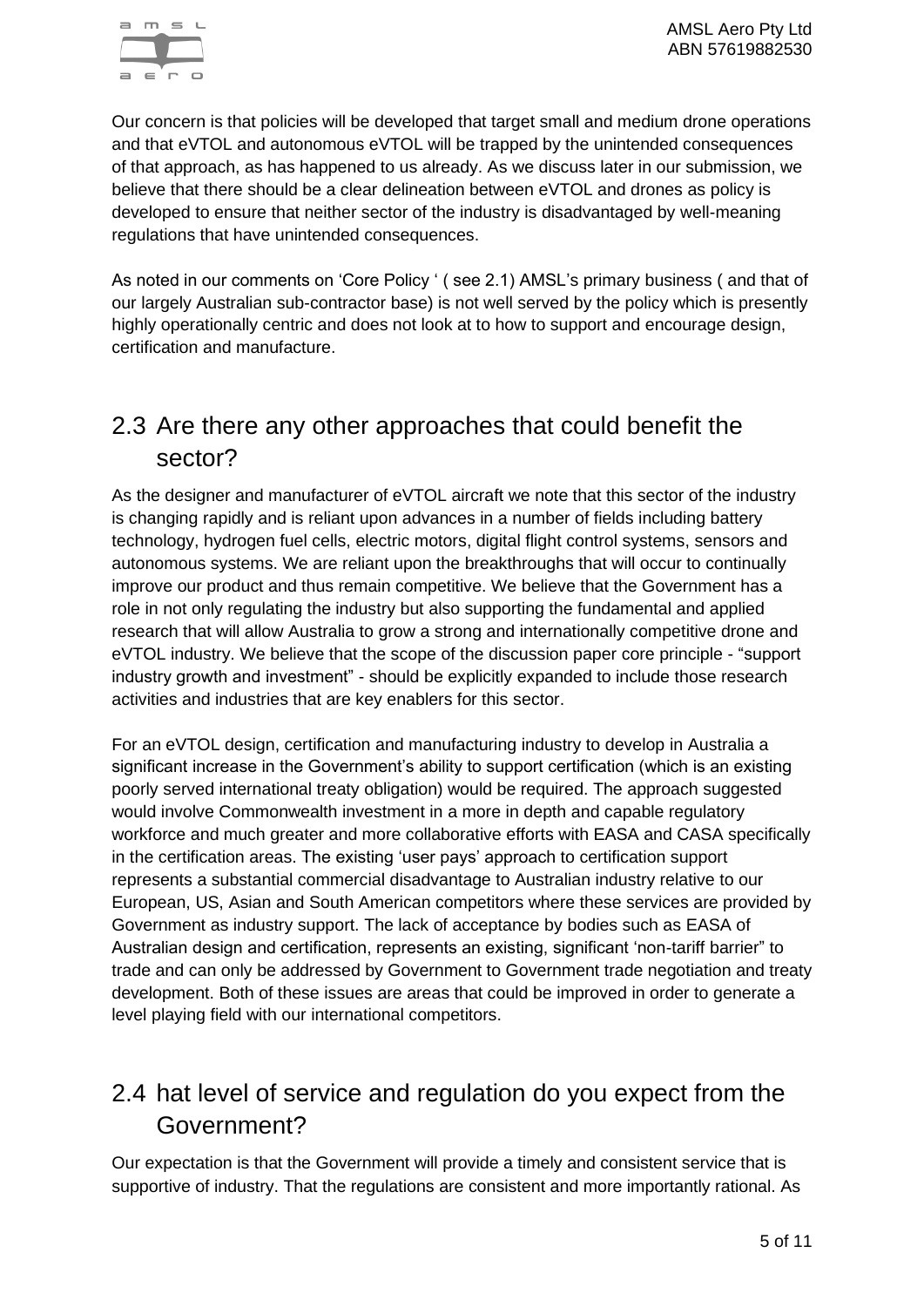

a business we face the challenge of being required to operate at a commercial pace, where decisions need to be made quickly and decisively to ensure that we maintain a competitive advantage.

The slow pace of Government, from regulatory reform through to simple applications to undertake an activity are inconsistent with our need to maintain a commercial tempo and represent a significant commercial risk. Additionally, CASA operates on a cost recovery basis, which represents an additional financial impost on any innovative start-up that is trying to develop a product.

Finally, our expectation is that the regulator in particular be technically sophisticated. It is not sufficient for the regulator to be knowledgeable about the current regulations and the technologies that are in service today. As the regulator it needs to be at the forefront, have a deep understanding of the changes that are occurring in the industry, and continually develop the skills and knowledge of its workforce. As the discussion paper suggests aviation is changing at a pace not seen since the introduction of the jet age. The regulator needs to be correctly staffed with people that have the skills and knowledge required to deal with this change.

### <span id="page-5-0"></span>2.5 What are your expectations of the Government's role and responsibilities in the management of drones and eVTOL vehicles?

Our expectation is that the Government will regulate the industry in a consistent manner that supports local industry. That it does not impose regulatory hurdles that unnecessarily hinder the growth of Australian business. Critically it must have the ability to quickly and effectively respond to situations that were not foreseen when regulations were drafted. The industry is changing rapidly, and regulations will quickly become outdated if they are overly prescriptive. There needs to be a mechanism that allows for exemptions to be issued in a timely manner where there has been a failure of the regulations to foresee a particular event. The current minimum three months for an exemption is unnecessarily slow for exemptions that are not the result of a failure on the part of the applicant.

Our business plans on exporting eVTOL aircraft to a global market. Our expectation is that the Australian Government is able to support its International Civil Aviation Organisation (ICAO) treaty obligations as a 'State of Design' and 'State of Manufacture'.

#### <span id="page-5-1"></span>2.6 What are the key opportunities that these new technologies could deliver for Australia?

Electric Vertical Take-off and Landing (eVTOL) aircraft provide significant economic, social and environmental benefits with key opportunities are as follows:

- Growing a world leading aerospace design and manufacturing industry for entire aircraft, sub systems, equipment and components.
- Delivery of low cost air ambulance services, with an opportunity to provide air ambulance services at a cost lower than equivalent road ambulances, but with much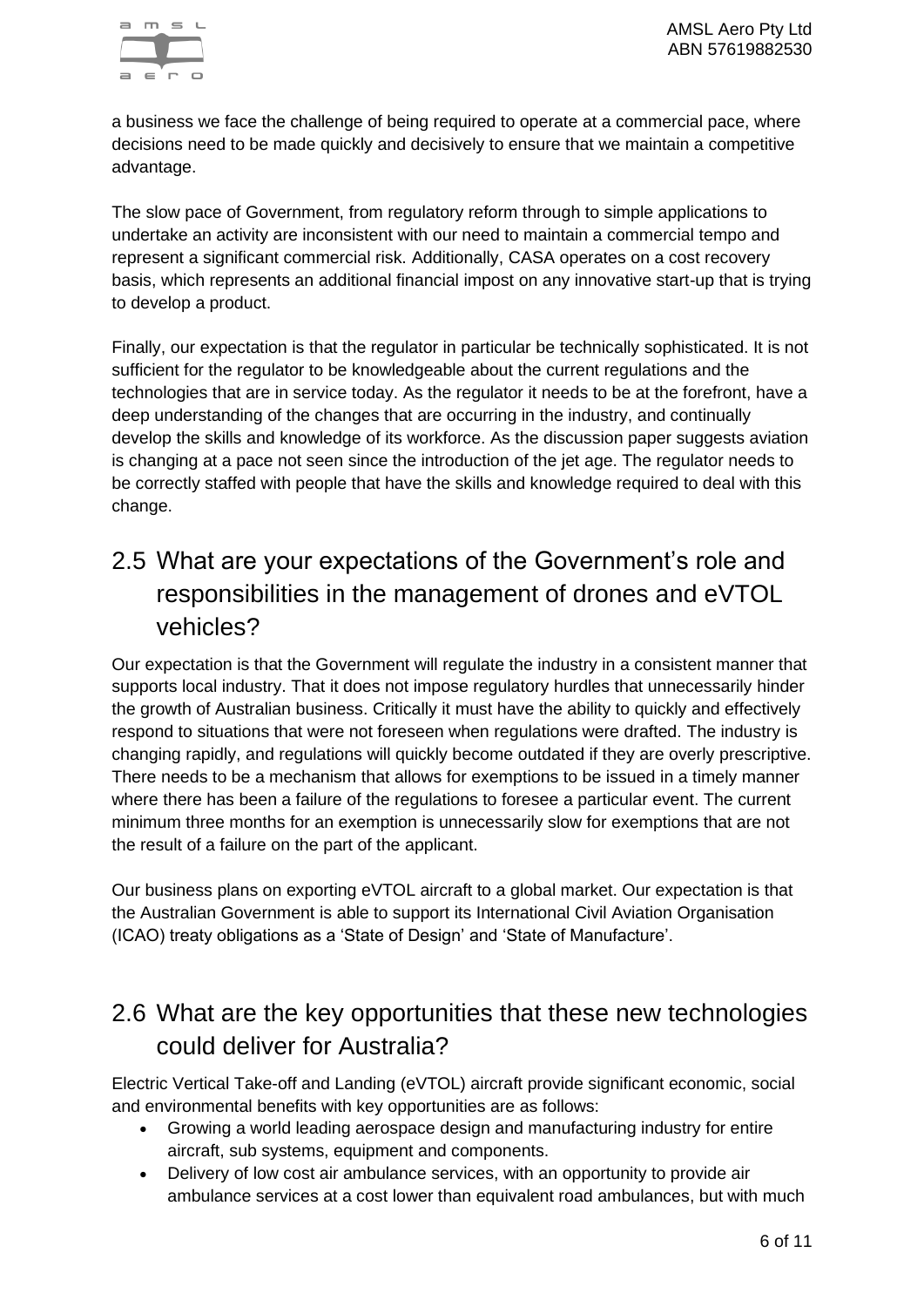faster response times. This will enable high speed emergency medical care to more Australians in rural and remote communities.

- Ability to provide regional air mobility, high speed, low cost passenger carrying services to regional and remote communities, expanding access of high speed transport to a much wider area.
- Provision of an Urban transport service that bypasses traffic congestion with very low infrastructure investments.
- Significant reduction in transport CO2 emissions due to the electric energy storage and propulsion.

## <span id="page-6-0"></span>2.7 What are the most significant barriers to realizing these opportunities?

In the near term there is no current way to gain approval to flight test large experimental Remote Piloted Aircraft in Australia. To date this work must be conducted offshore, in countries like the US and New Zealand. This is primarily due to the current regulations for large Remote Piloted Aircraft requiring an operator's licence for that category. The logic gap exists if it is the first aircraft of type and category. Today we can only fly an aircraft with a take-off weight of under 7kg with the design features of our aircraft. This is problematic given our target take-off weight is 1700kg. This creates a barrier if you are developing the first aircraft in that category or weight class.

An ideal situation would be for CASA to adopt a similar process to that currently applied to Piloted aircraft being flown under Research and Development Experimental Certificates Aircraft, or alternatively accelerate the process to issue exemptions.

Another barrier is the capability and capacity of the Civil Aviation Safety Authority (CASA) to support the certification of eVTOL aircraft, and the policy of full cost recovery. Full cost recovery is an additional cost burden not imposed in jurisdictions such as the US. An ideal situation is that CASA appropriately resource the certification activity, and that the cost is not passed on directly to the applicant.

In the longer term significant barriers include access to landing sites and pilot licensing. Heliports and airports are limited and the current process is administered by Local Governments. In many locations the lead time to approval a new Heliport will become a constraint. An ideal arrangement is a national approach with a single approval authority.

eVTOL Aircraft will all be piloted for early civil applications. The current regulations require a new category of license for Powered Lift. An eVTOL commercial pilot for will require a minimum of 140 hours experience on a Powered Lift aircraft, prior to issuance of a Commercial Pilots License. An experienced helicopter or airplane pilot will need to complete the minimum 140 hours regardless of prior experience. Our aircraft has been designed to be easily flown by a conventional Airplane Pilot. The ideal situation would enable Airplane or Helicopter Pilots to complete a short 5-10 hours conversion similar to an endorsement or type rating. This would allow a rapid conversion process for the 30,000 Australian pilots that currently have Airplane and Helicopter pilot Licenses.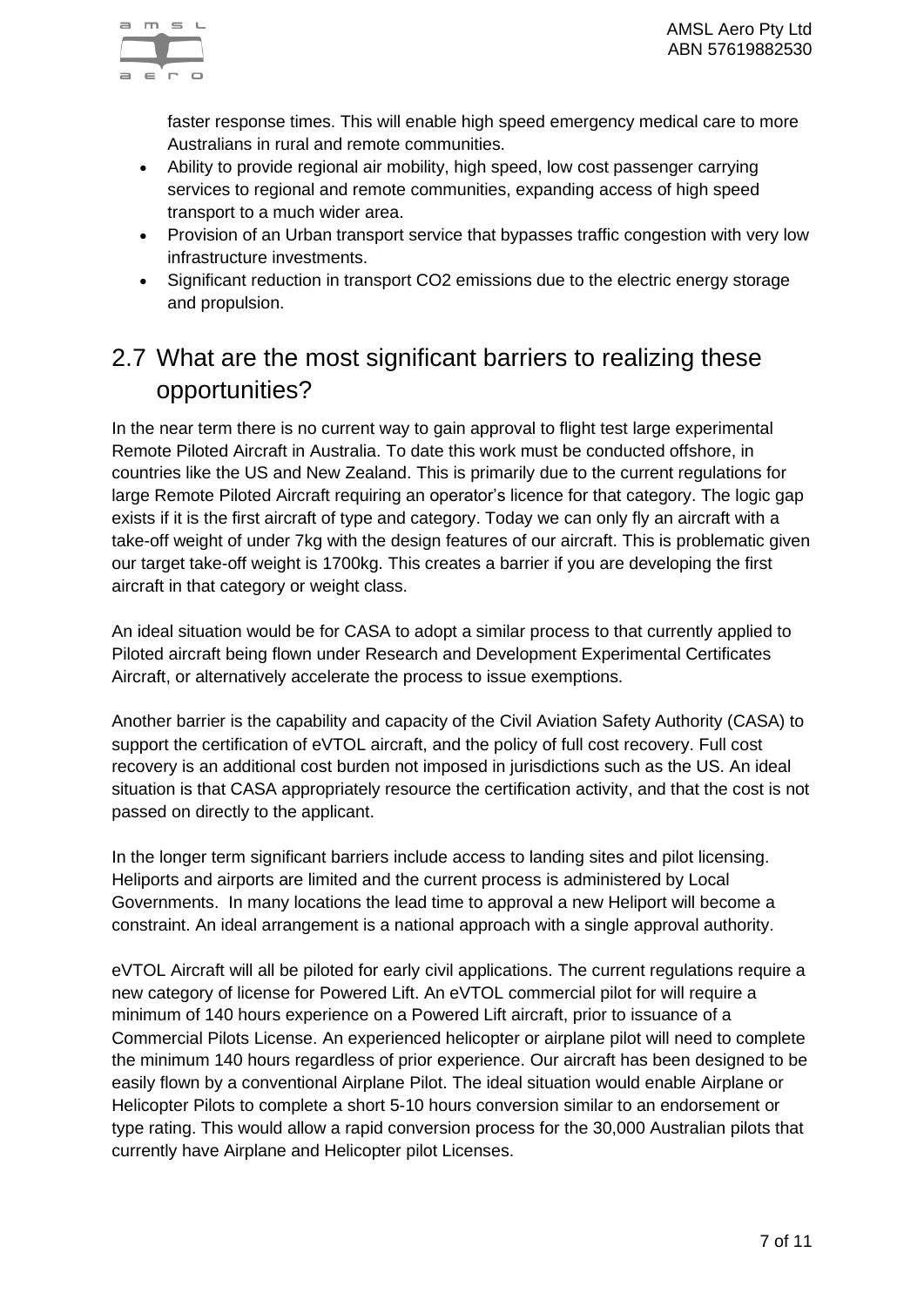

#### <span id="page-7-0"></span>2.8 What issues or actions should the government prioritise to facilitate the growth of emerging aviation technologies?

The immediate priority should be to remove barriers to development and testing of new eVTOL technologies. This includes setting a Government policy that encourages the creation of new technology and fast tracking of exemptions and approvals.

A priority should be to work with other Governments and regulators, in particular the FAA and EASA, to gain a clear understanding of how those Governments intend to deal with the challenges of drones and eVTOL. An alignment with international regulations will improve AMSL Aero's competitiveness in global markets.

We support the establishment of appropriately constituted working groups to work on the details of policy development and regulatory reform. The Government needs to ensure that this process is well coordinated so that any one working group does not proceed down a path that would adversely impact the progress of any other working group.

The Government should prioritise trade negotiations with Europe and the USA to ensure products certified and manufactured in Australian can be exported to and operated in International markets.

## <span id="page-7-1"></span>2.9 To what extent should Australia's approach be harmonised with approaches taken in other countries?

Harmonisation with other countries, particularly as it relates to the certification of eVTOL, is critical for local eVTOL manufacturers. The design of any aircraft, including eVTOL, is strongly influenced by certification requirements. Harmonisation is important as it ensures that a product made in Australia can then be marketed and sold globally because there is a common and accepted certification standard. Beyond certification, harmonisation will make sure that the aircraft meets the needs of larger overseas markets. Care should be taken in harmonising to global best practice, and not add unnecessary regulatory burden. performance based

#### <span id="page-7-2"></span>2.9.1 Separation of Drone and eVTOL Discussions

We believe that it is important to clearly differentiate between eVTOL and drones (RPAS) when developing policies, rules and regulations. The rationale for this is that eVTOL will carry fare paying passengers and must therefore be designed, certified and operated in a manner that is consistent with what we as a community consider to be an acceptable level of risk for carrying passengers. Unlike current general aviation operations, eVTOL in a mature state will carry large numbers of passengers every day and thus while there will be only a few passengers per aircraft the total number of passengers will be significant. The large number of passenger movements per day means that eVTOL will more closely resemble regular public transport

The carriage of passengers informs the risk profile which in turn should guide the development of rules and regulations. This focus on the risk to passengers can be seen for example in the EASA special condition for small category VTOL aircraft where EASA have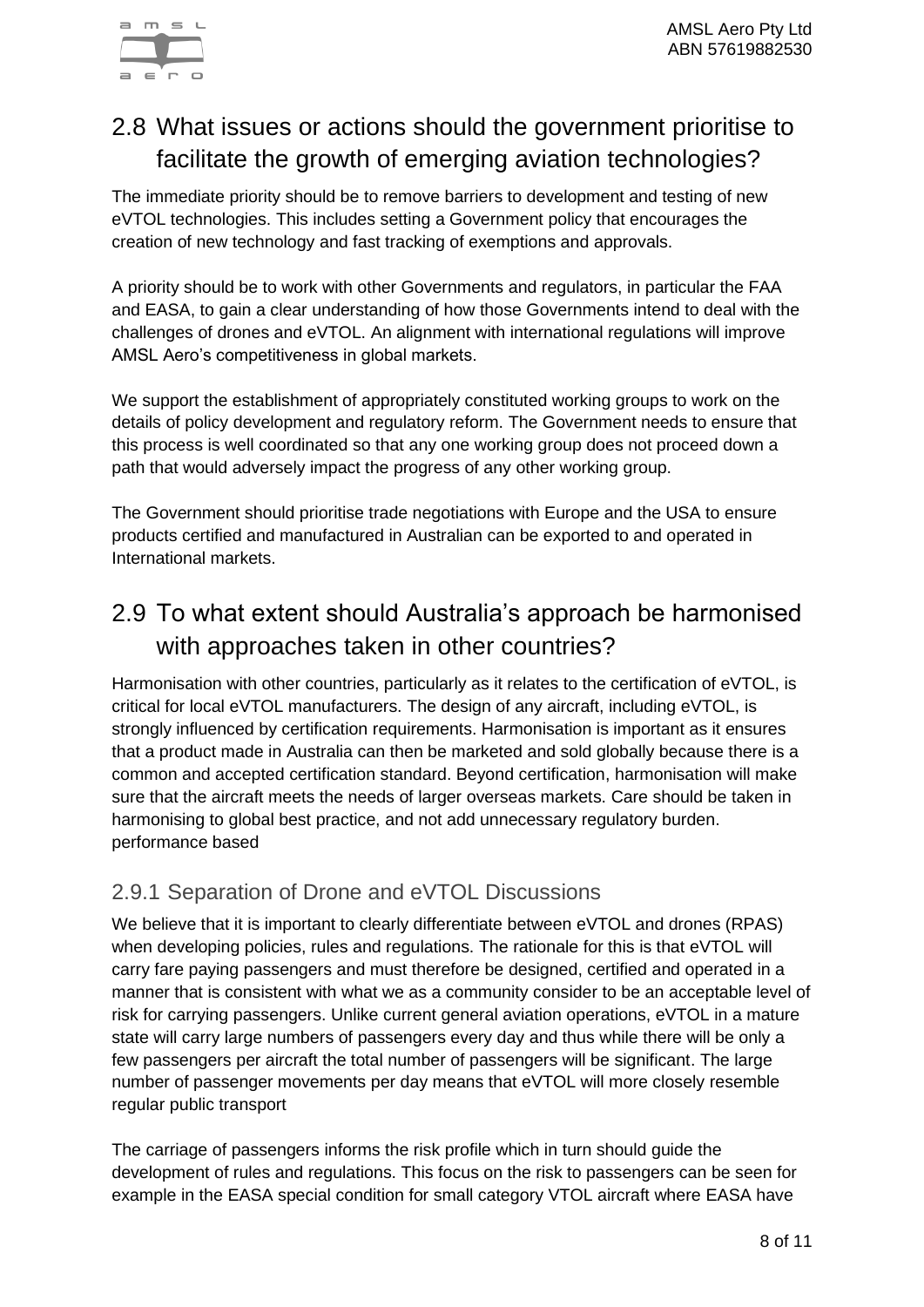

specified probabilities of failure that are similar to those used when certifying large regular public transport aircraft. Unlike drones, eVTOL are subject to a certification process that requires that the manufacturer demonstrate to a regulator that the aircraft meets all of the requirements for the issue of a type certificate. eVTOL are not in our view different from other aircraft, they are an extension of existing aircraft technology that introduce new and novel design features. They should therefore be treated as an aircraft, not a drone.

We do acknowledge that the long-term goal of eVTOL is the provision of autonomous passenger flight, but again this does not make them drones. They remain a passenger carrying aircraft and as such it will be necessary to demonstrate that the autonomy systems provide the same level of safety as provided by the manned aircraft. The economic use of drones requires a different and more cost-effective approach, particularly for small drones. The certification burden currently placed on manned aircraft would not be practical for small and medium sized drones, and this is appropriate given the different risk profiles. We believe that it is important to clearly separate eVTOL and drone policy making to the greatest extent possible to ensure that neither is disadvantaged by rules and regulations that while appropriate to one are not appropriate for the other.

#### <span id="page-8-0"></span>2.9.2 Autonomy

The discussion paper notes that there will "need to be consideration of the implications regarding autonomous operations in advance of the introduction of this technology in the future".

For this to occur we believe that the current paradigm regarding what is and is not autonomy needs to be clarified. Autonomy currently is by definition operation without a pilot and under the current CASA RPAS regulations it is operating in a manner where the remote pilot is unable to intervene and take control at any time during the flight. Rather than an all or nothing definition, we believe that we need to look at autonomy as a sliding scale, not a binary operation. Taking this approach, we can see that autonomy has been in operation in the aviation community for decades through the provision of increasingly sophisticated autopilots. From simple heading and height hold through to modern Autoland systems including the recent Garmin Emergency Autoland System.

The aviation industry has been slowly, incrementally and safely introducing increasing levels of autonomy into aircraft for many years. As an industry they have been addressing issues associated with certification, safe operation, training and in the case of the Garmin Autoland incapacitation of the pilot. Removing the pilot completely from the cockpit will add another complication to the equation, but not one that we believe is revolutionary, because we have been slowly moving toward this goal over many years. The implementation of full autonomy will present many challenges, particularly in low level airspace, but it can be addressed incrementally starting with piloted aircraft then moving toward full autonomy if we accept that autonomy is a sliding scale of capability.

#### <span id="page-8-1"></span>2.9.3 Licencing and Training

One of the clear benefits that comes with drones and eVTOL is their simplicity. Electric motors and power cells, be they hydrogen fuel cells or batteries, are simple technologies that involve very few or no moving parts. By comparison a modern high bypass turbofan is orders of magnitude more complex to design, manufacture, operate and maintain. Added to this is a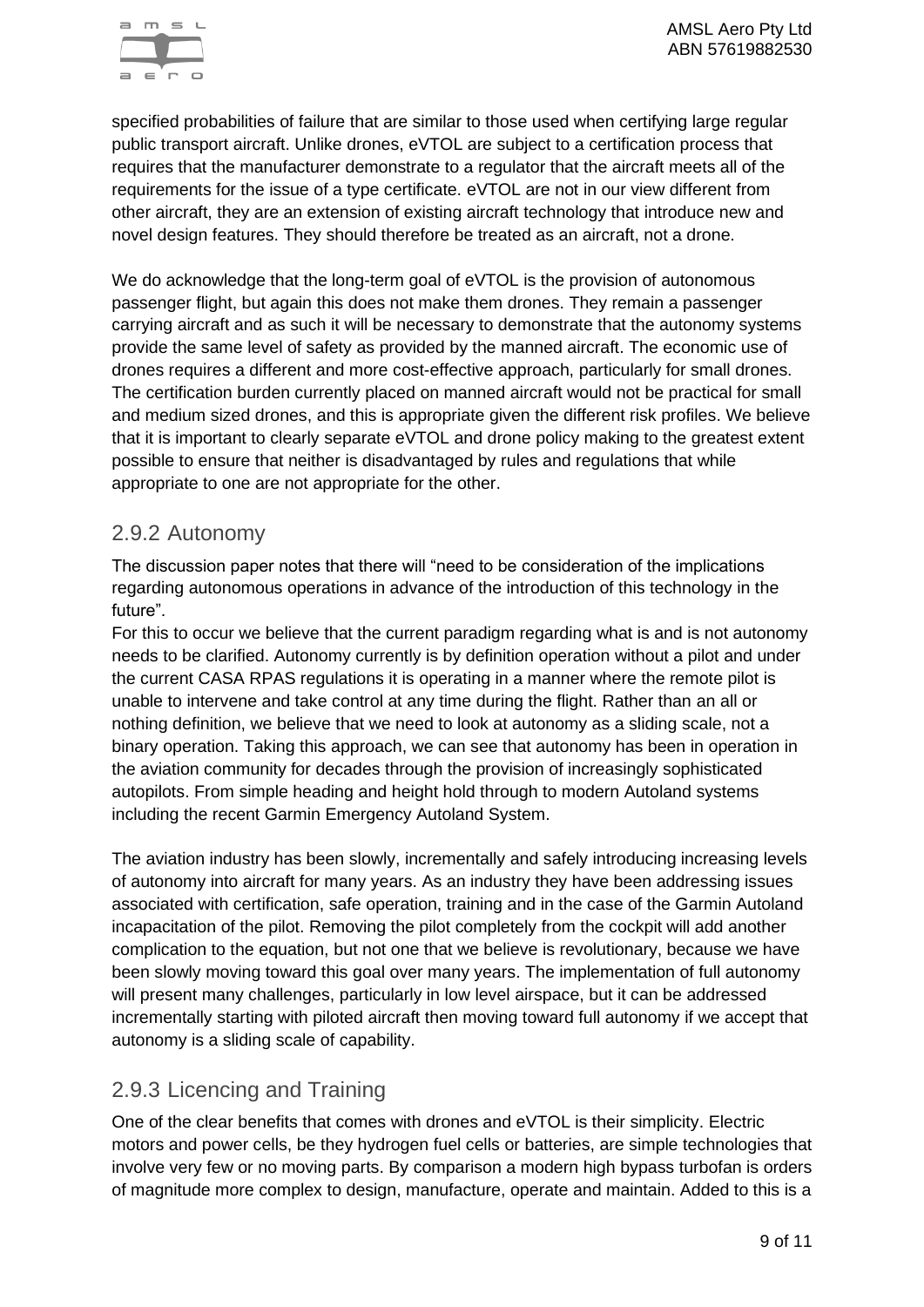

flight control system that is designed to make the task of flying an eVTOL as simple as possible, ideally far easier than driving a car. This presents a challenge for Governments and in particular regulators that have a well-established and effective training and licencing system for pilots and aircraft maintenance staff.

The aviation licencing system relies on a combination of experience and competency requirements that are linked to clearly defined aircraft types. For pilots this results in separate licences for helicopters, aeroplanes, powered lift aircraft, balloons and gliders. For maintenance staff they qualify on engines, airframes and avionics. In an analogue world this is completely rational, but it becomes problematic when we look at drones and eVTOL.

Digital flight control systems can provide novel control strategies, can prevent the pilot endangering the aircraft and as autonomy levels increase change the role of the pilot from someone who controls the aircraft to someone who simply enters the flight path into the system. There is a similar impact on the maintenance of aircraft. As currently happens with drones, eVTOL maintenance will be greatly simplified when compared to traditional aircraft. The designs will be inherently modular with maintenance involving simply replacing modules as required by the maintenance schedule.

To realize of the full potential of eVTOL aircraft there needs to be a fundamental review of what it means to be a pilot and aircraft maintainer. What are the skills sets that are needed to operate and maintain a highly automated and modular aircraft? While eVTOL are aircraft, they will not be flown or maintained in the same manner as happens currently with aircraft. An overly burdensome licencing regime that does not add to the safe operation of eVTOL will stifle growth in the sector. The changes envisaged by industry are significant, technology currently under development will for example make redundant the need for pilots to know how to navigate, any review of the licencing system needs to consider the wider implications of the advances that are occurring and prepare for them.

#### <span id="page-9-0"></span>2.9.4 Skills and Jobs

The discussion paper notes that jobs in the drone sector are "concentrated in the platform and software areas". It states that "There is a large demand for software engineers in both areas." As a designer and manufacturer of eVTOL AMSL Aero cautions using generalisations and points out that there is not a direct correlation between the drone industry and the larger advanced aerospace industry as a whole. Our experience designing, building and testing eVTOL is contrary to the statement made in the discussion paper. While we have used software engineers to code our flight control systems, the development of those systems has been undertaken by aerospace engineers who have a fundamental understanding of aerodynamics and aircraft flight dynamics. Aerospace is a multidisciplinary field, our engineering team is predominantly made up of aerospace, electrical, electronics, structural and systems safety engineers. We will continue to need many more aerospace and electrical engineers than software engineers.